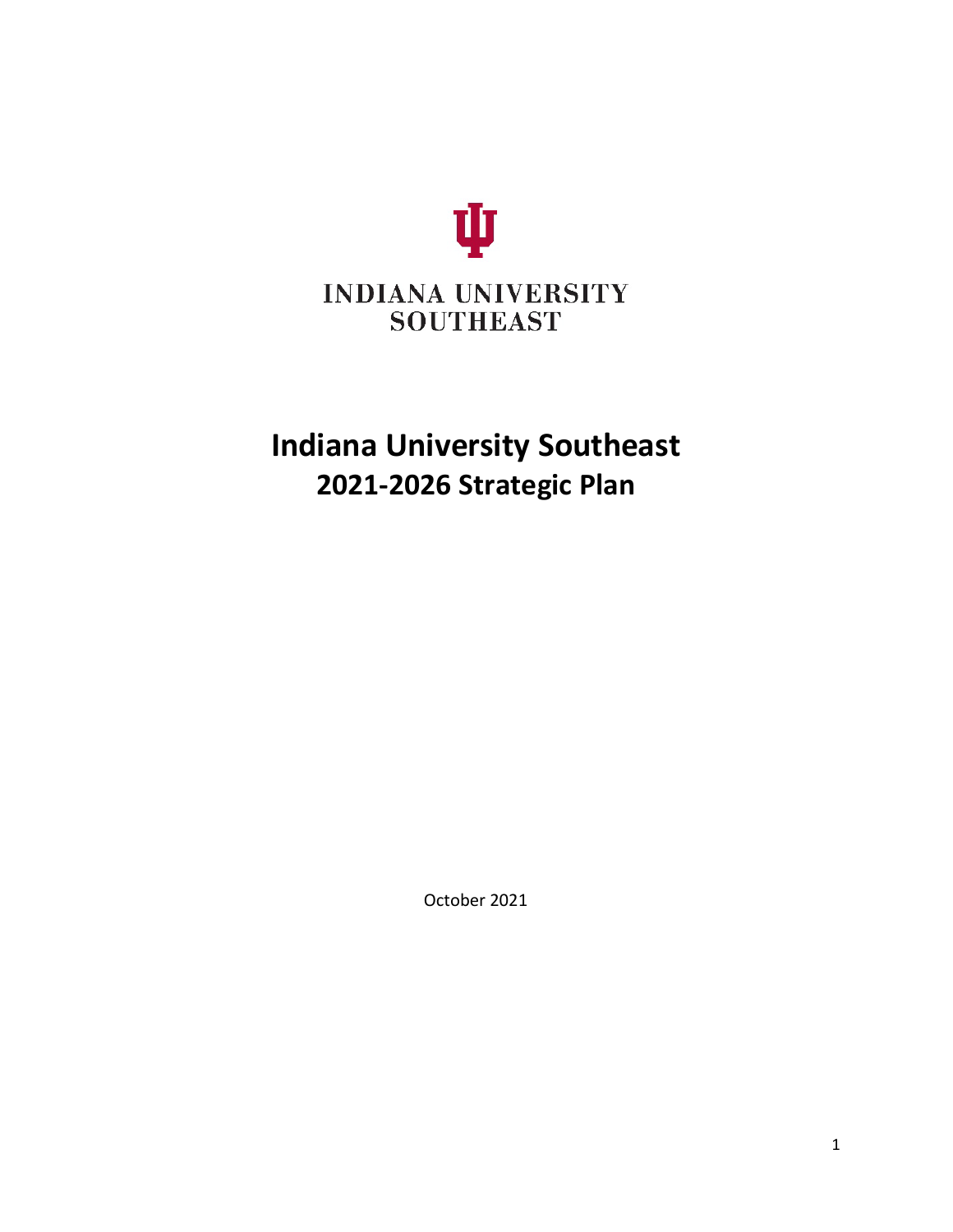# **Indiana University Southeast Vision Statement**

As the Strategic Planning Committee began, the Executive Vice Chancellor for Academic Affairs requested the group explore a revision to the campus vision statement. The composition of the vision subgroup and the details on their process are documented separately.

The vision is as follows:

Indiana University Southeast will be recognized as an inclusive, student-centered university that inspires lifelong learning. Regional in focus, global in scope, we will partner with our communities to meet academic, cultural, economic, and environmental needs for a sustainable future.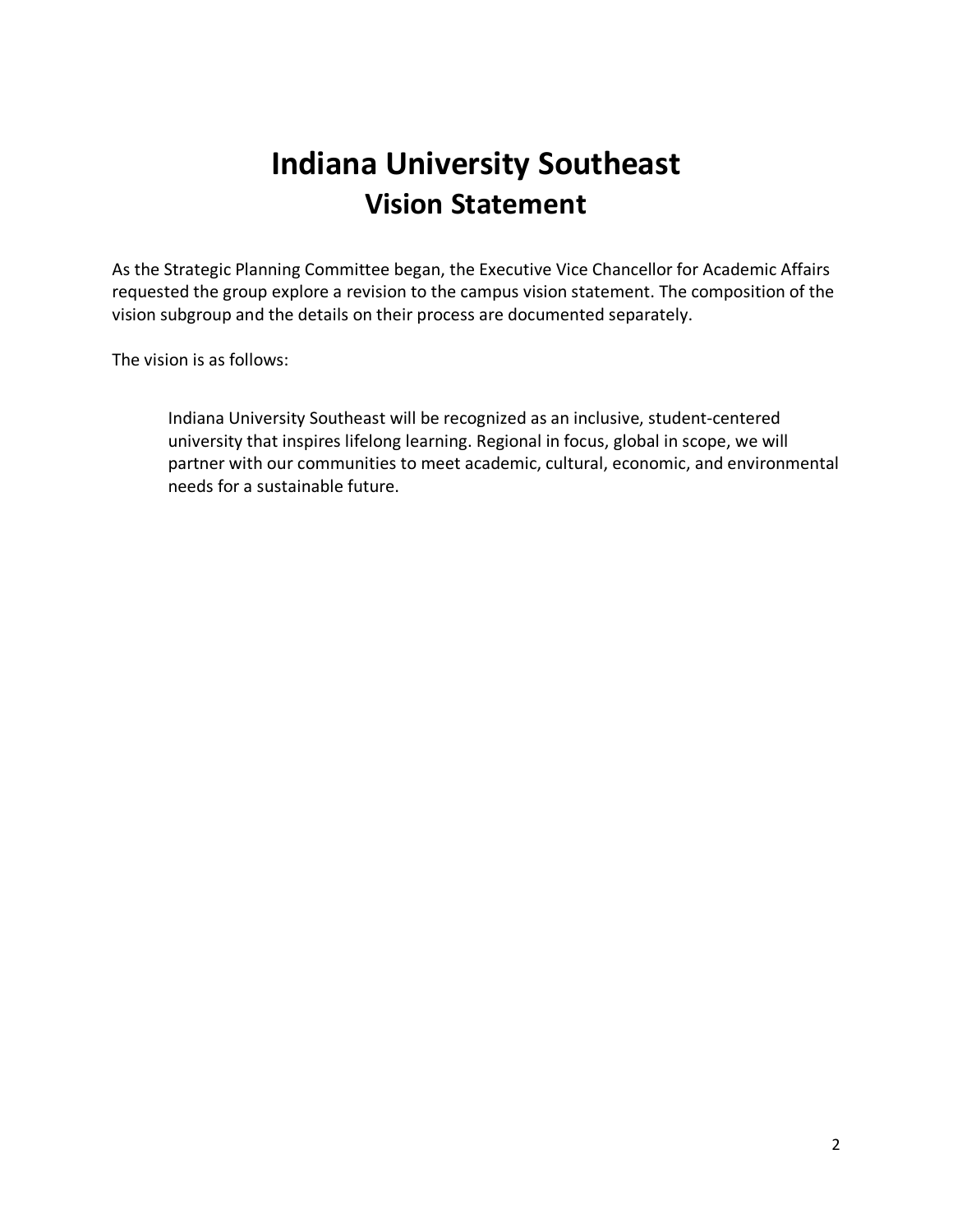# **I. Recruitment, Marketing, and Community Engagement**

## **GOAL 1. IU Southeast will diversify marketing and recruitment efforts to expand market reach and increase new student enrollment.**

- 1. Develop a marketing and recruitment plan that clearly differentiates IU Southeast from other local universities to increase new student enrollment.
	- a. Clearly define and develop a shared vision of what differentiates an IU Southeast undergraduate and graduate student experience and opportunities from other local universities.
	- b. Consult with an outside agency to vet our marketing, recruitment and re-enrollment plans.
	- c. Enhance and increase the use of authentic student voices in marketing, particularly on social media.
- 2. Create and market work-ready credentials and flexible scheduling for working adults.
	- a. Implement additional data-driven marketing campaigns for work-ready certificates and stackable credentials.
	- b. Develop Title IV aid eligibility for appropriate certificates and market [NextLevel](https://nextleveljobs.org/) certificates and stackable credentials that match high demand occupation categories.
- 3. Partner with businesses to increase and market employer-paid for credit and non-credit academic programming and training opportunities.
	- a. Establish point of contact, maintain list of contacts and identify liaisons between students/faculty and businesses.
	- b. Improve social media and public relations strategies, including a landing page, that provide employers with information about the benefits of the educational opportunities, talent pipeline development and internship opportunities at IU Southeast.
	- c. Create marketing and public relations strategies that highlight the successes of IU Southeast/business partnerships as they evolve.
- 4. Develop recruitment and marketing strategies that focus on students most likely to persist such as those with high Grade Point Averages, Advanced Placement credit and athletic participation.
	- a. Identify potential students with these characteristics and develop overlapping marketing and recruitment strategies to increase percentage of these students.
	- b. Increase interactions with programs (e.g., Project Ahead, Upward Bound and GEAR UP) that identify those students more likely to persist from among underrepresented populations.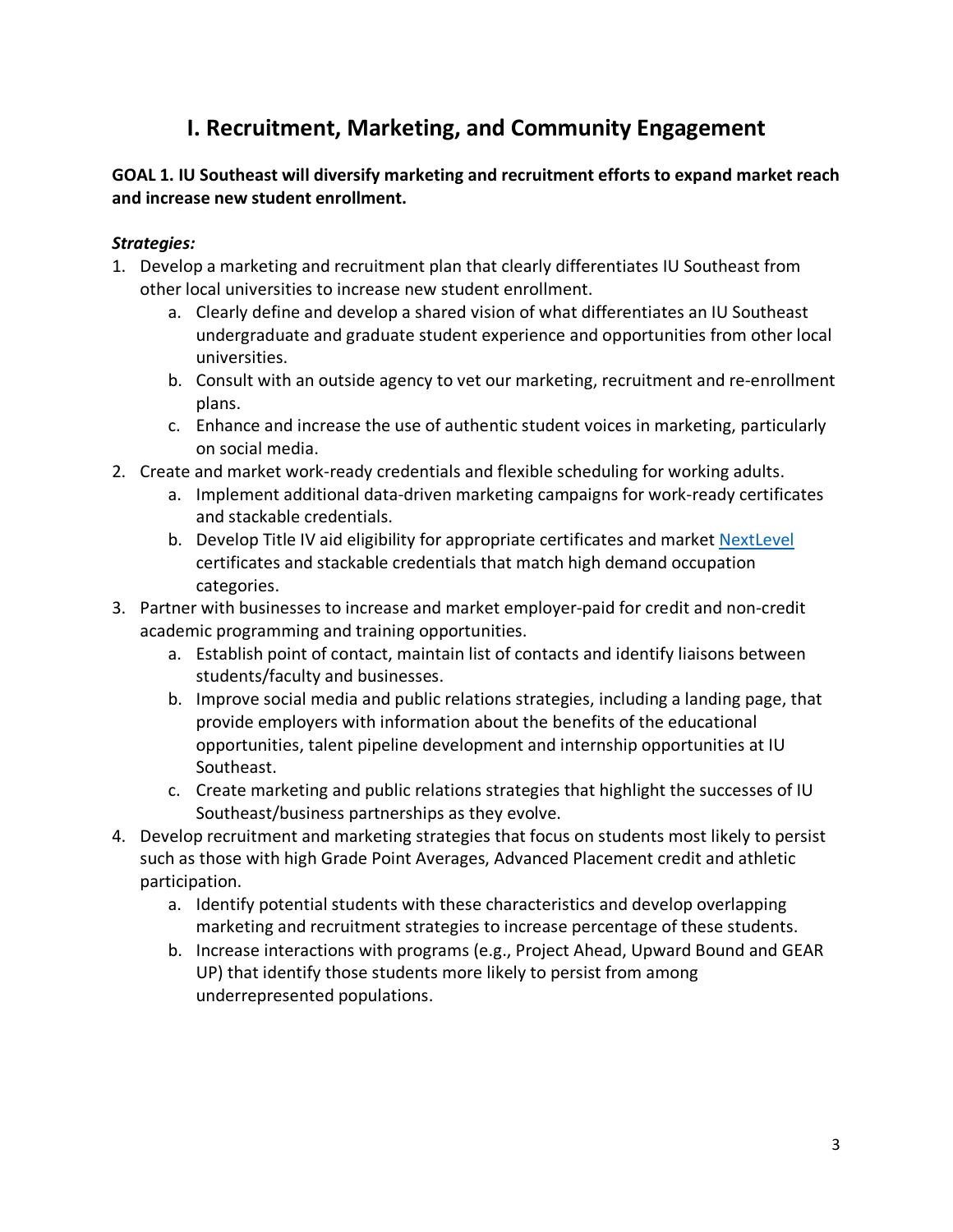- 5. Engage alumni and students in storytelling to highlight and market community/campus partnerships between students, faculty and alumni.
	- a. Develop general branding/print pieces to distribute and direct to the website.
	- b. Implement related digital marketing campaigns.
	- c. Include current IU Southeast students in recruitment and admission events in local high schools.
- 6. Develop recruitment and marketing strategies that increase transfer student enrollment.
	- a. Simplify the transfer process between IU Southeast, Ivy Tech and Jefferson Community and Technical College to increase direct transfers and access for students with dual credit.
	- b. Implement digital marketing campaigns to emphasize simplified transfer process and enhanced articulation programs.
- 7. Develop streamlined graduate admissions processes that focus on reducing burdens on students and increasing the campus' ability to share information about graduate recruitment and admissions, continuing to coordinate with the IU Online admissions office on these issues.
	- a. Lessen burden on students transferring within programs by making use of shared transcript storage.
	- b. Make use of the IU graduate application when useful (e.g., international students).
	- c. Provide a centralized service to assist students who experience issues with the application process.
	- d. Build a centralized data platform, similar to undergraduate admissions, that notes numbers of applications and admissions for each graduate program.
	- e. Working with IU Southeast and IU Online marketing and communications, build a centralized platform for created branded materials and marketing and communications pieces that fall with IU standards.
- 8. Enhance dissemination of information about IU Southeast campus events to increase student, staff and faculty engagement and to create ambassadors for IU Southeast.
	- a. Create and automate a periodic email newsletter directed to faculty and staff that highlights upcoming campus events and upcoming campus deadlines.
	- b. Increase social media coverage after events to enhance awareness of IU Southeast activities.
	- c. Create web page devoted to extra-curricular activities and experiential learning related to instruction to highlight opportunities to prospective students.
	- d. Create experiential major maps to advise students about how to make the most of their college career.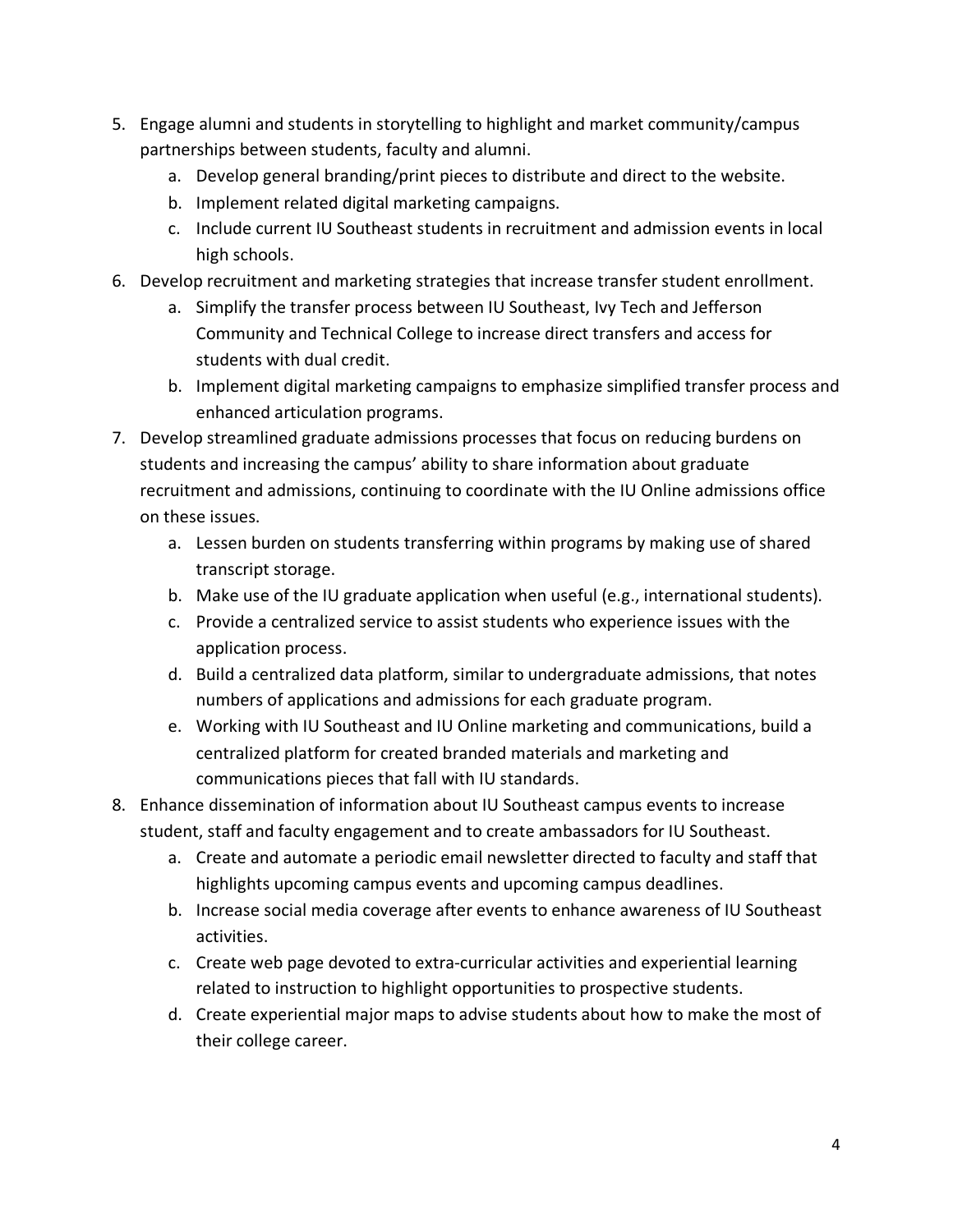#### **GOAL 2. IU Southeast will market the long-term value of a college education.**

- 1. Market the value of a college education to employers and community partners to increase enrollment.
	- a. Increase partnerships that provide work experience to students and expose employers to the value of college-educated employees.
	- b. Enhance visibility of community-engaged research and learning experiences to promote the value of a college degree to community partners.
- 2. Market the value of a comprehensive university to students.
	- a. Utilize available data to inform potential students of career opportunities and salaries in our area by academic program.
	- b. Use student stories of co-curricular activities and experiences to help prospective students appreciate the value of a college degree.
- 3. Market the ways our programs can prepare students for varied career opportunities.
	- a. Develop materials to demonstrate how interdisciplinary undergraduate paths can prepare students for diverse careers.
	- b. Develop a four-year master plan of skills and experiences that are obtained via an IU Southeast education to share with prospective and current students to show all IU Southeast graduates are prepared for life after college.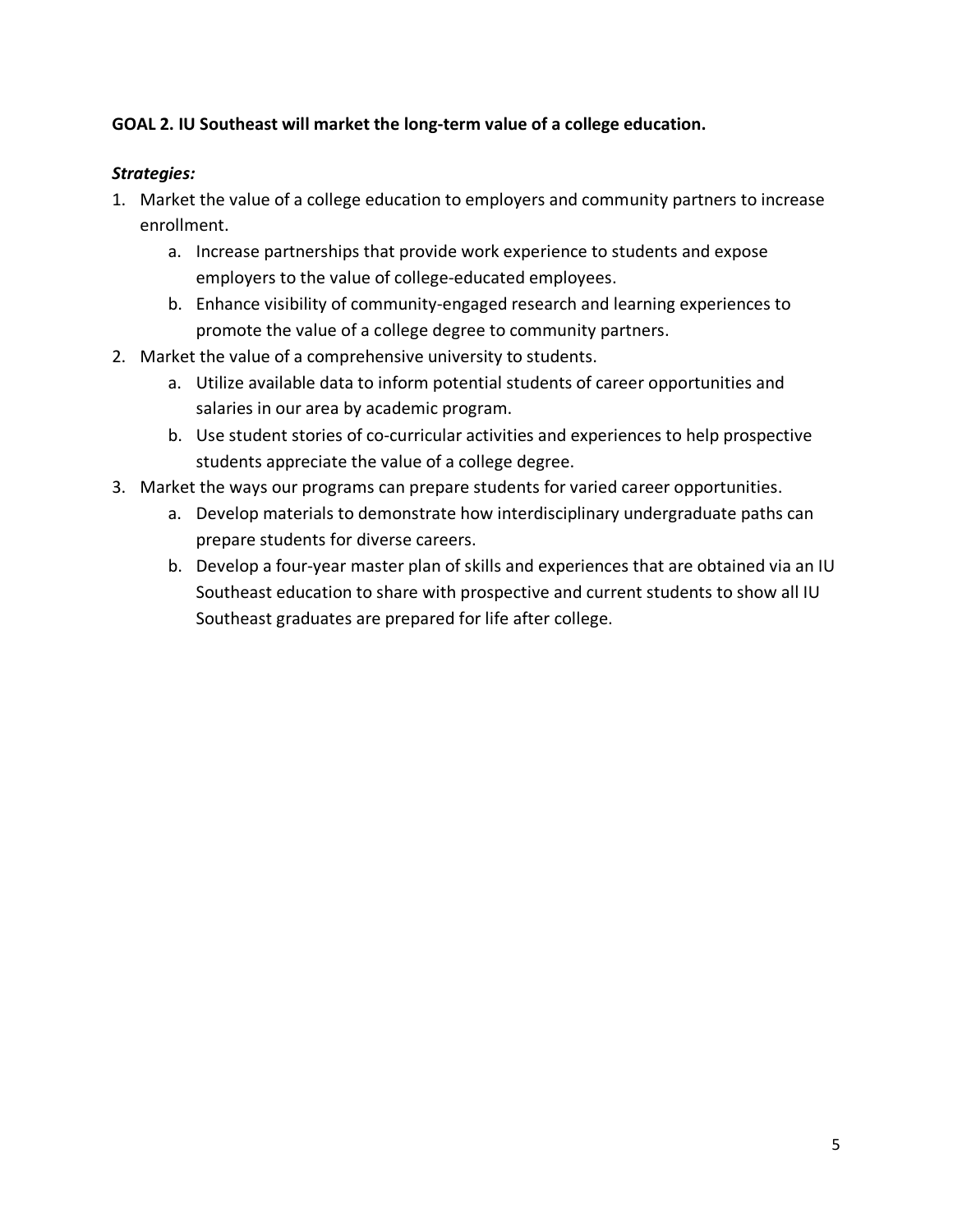## **GOAL 3. IU Southeast will develop Prekindergarten through Grade 12 (P-12) partnerships connecting our programs, faculty, staff and current students to prospective students and the community.**

- 1. Partner with middle and high schools to connect our campus to academies/magnets through academic and social opportunities.
	- a. Establish regular meetings with area school superintendents, building staff, and other educators to identify partnership opportunities to reach high-achieving and underrepresented student populations.
	- b. Connect academic units, co-curricular programs and support services as needed to execute partnerships.
	- c. Respond to input that identifies the ways in which IU Southeast can meet needs of P-12 partners.
- 2. Increase campus diversity through school partnerships that address needs created by demographic changes.
	- a. Create marketing and recruitment materials that are user friendly to culturally and linguistically diverse (CLD) students/families.
	- b. Identify and employ high-impact practices that recruit and retain a diverse student population.
	- c. Increase partnerships with agencies/organizations that support CLD students.
	- d. Develop and deploy recruitment and marketing strategies aimed at addressing the unique needs of students in rural communities.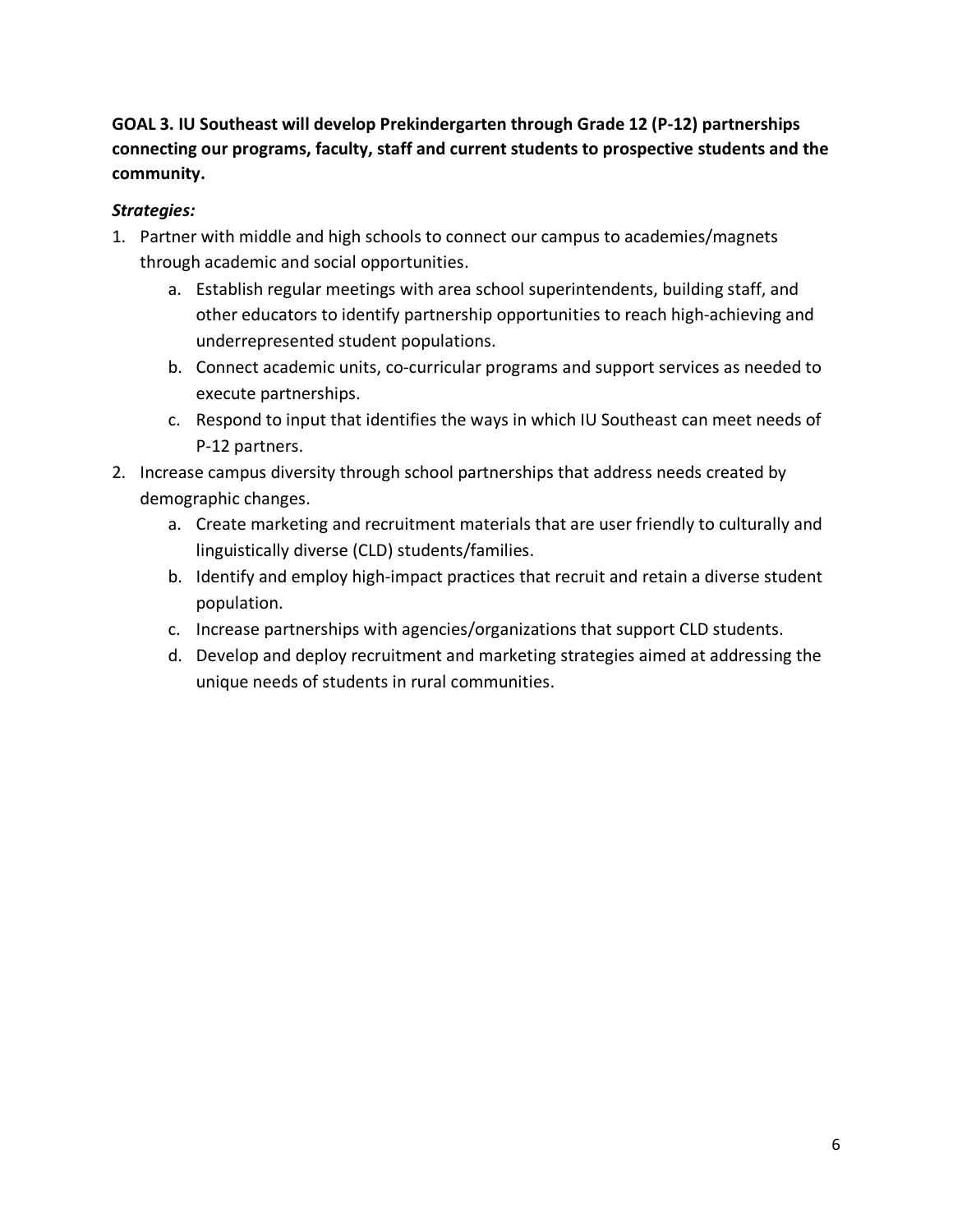## **GOAL 4. IU Southeast will provide service to our regional community by offering high-quality activities on campus to support P-12 enrichment, community cultural needs and promote lifelong learning.**

- 1. Utilize the Office for Community Engagement to track, create and facilitate events as well as evaluate, increase and enhance programs already in place.
	- a. Host large scale community-focused events, starting with one per year and increasing to one per semester.
	- b. Host academically-focused events for P-12 students by having each school report existing events to the Office for Community Engagement and create new ones with a goal to offer a balanced mix for all ages within each school.
	- c. Increase faculty and staff participation in community engagement events.
- 2. Create a youth summer camp program for P-12 students with a variety of sections for all ages and interests.
	- a. Resurrect and rebrand Project Ahead, increasing and diversifying options.
	- b. Engage alumni and experts in their field to be involved in camp programs.
	- c. Provide scholarship or paid internship opportunities for IU Southeast students who participate as camp counselors.
	- d. Create and market a "priority admission" program for high school juniors and seniors who attend camp to fast-track IU Southeast enrollment.
	- e. Create opportunities within the summer camp programs that target underrepresented youth.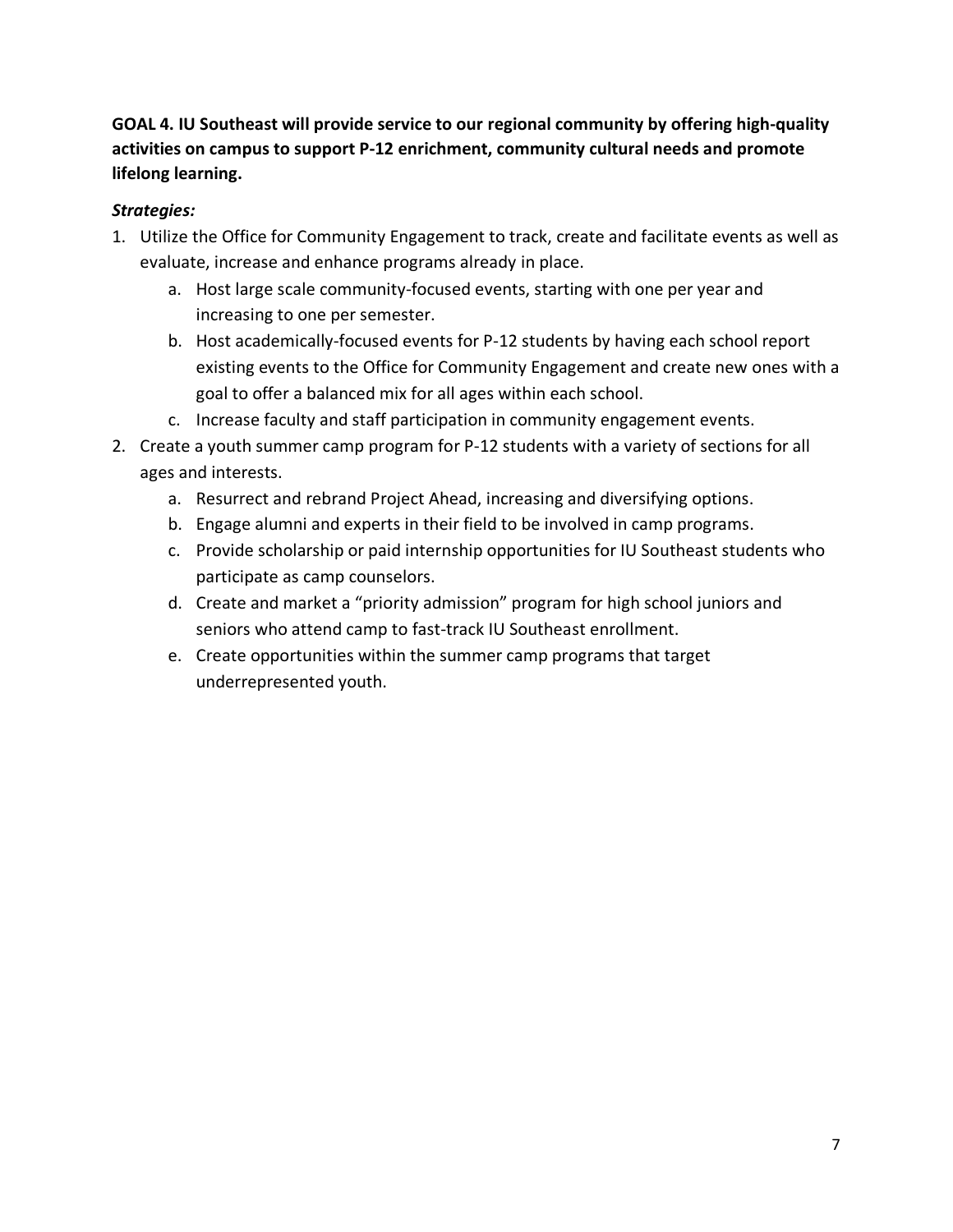**GOAL 5. IU Southeast will seek opportunities to increase community use of campus space, facilities, services and grounds, depending upon availability and with a focus on areas or periods of low use.** 

- 1. Increase marketing and outreach to promote use of IU Southeast meeting facilities for others to host conferences as well as retreats that utilize lodges, grounds, catering and meeting facilities in the summer.
- 2. Partner with local municipalities and Healthy IU to promote the IU Southeast campus as a place where the community can engage in physical activity.
	- a. Identify local parks departments and develop a partnership for listing the IU Southeast walking paths and disc golf course on their websites.
	- b. Partner with community organizations to host and engage Healthy IU/healthy community activities that draw in community members as well as faculty, staff and students.
	- c. Build out signage for walking paths and campus sidewalks to enhance usability, visibility and accessibility.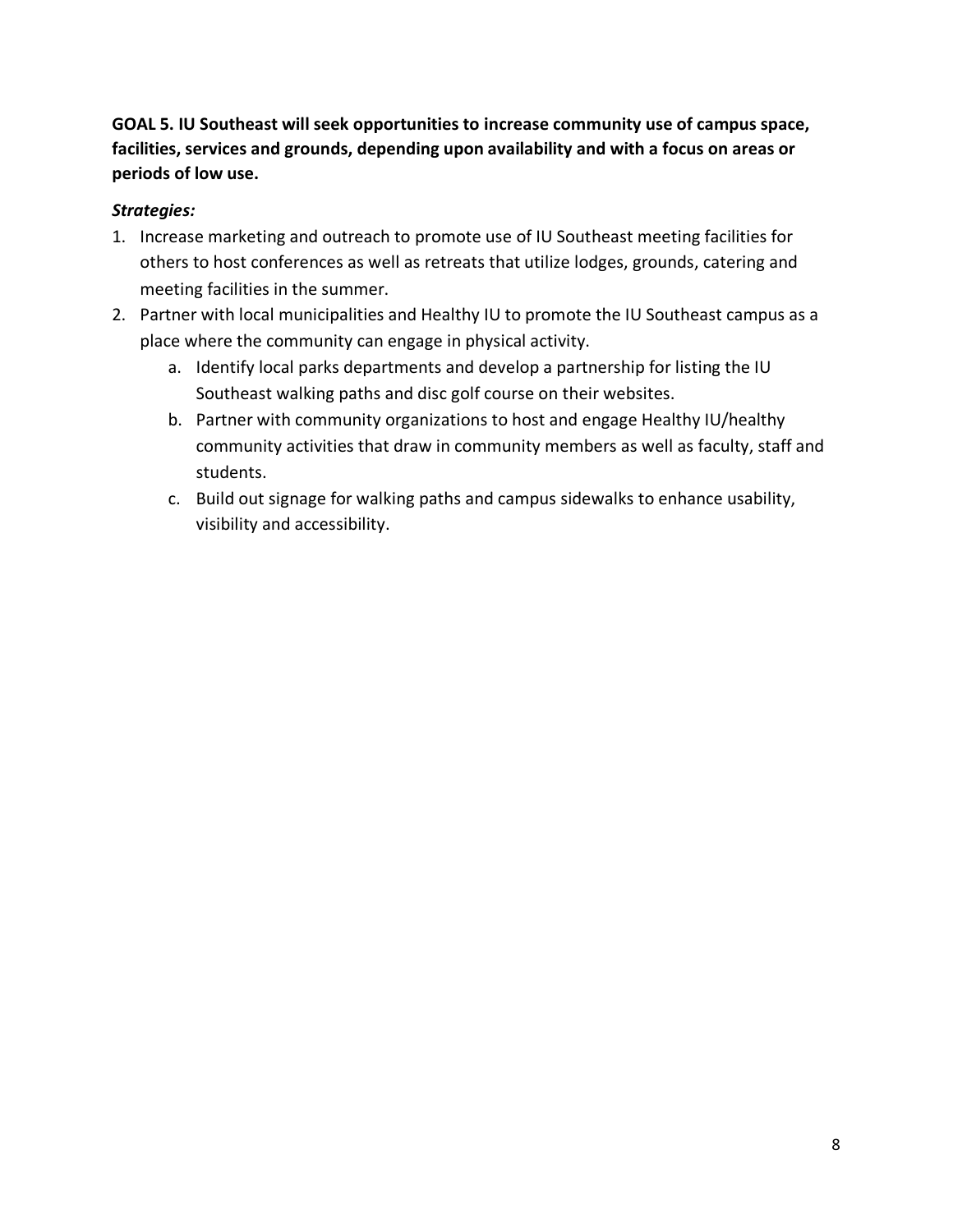# **II. Diverse, Inclusive, Flexible and Student- Friendly Academic Programming**

**GOAL 1: IU Southeast will provide educational experiences that attract students and meet their scheduling needs.**

- 1. Support student needs by offering flexible course offerings and modalities.
	- a. Maintain a balance of course modalities by making data-driven scheduling decisions based on student satisfaction surveys and market needs assessment data while keeping within HLC/ICHE guidelines.
	- b. Expand intersession and winter session course offerings.
	- c. Expand 8-week courses in the first and second half of the semester that appeal to students with accelerated academic desires.
	- d. Partner with local businesses to provide virtual and on-site education options.
- 2. Improve the transfer student experience.
	- a. Utilize the 21 Transfer Friendly Standards as a guide to improving the transfer system, application of transfer credit and transfer services.
	- b. Create a more clearly defined process for students to get credit and information about prior learning assessment for all academic programs.
	- c. Explore and expand opportunities to award credit for prior work experience.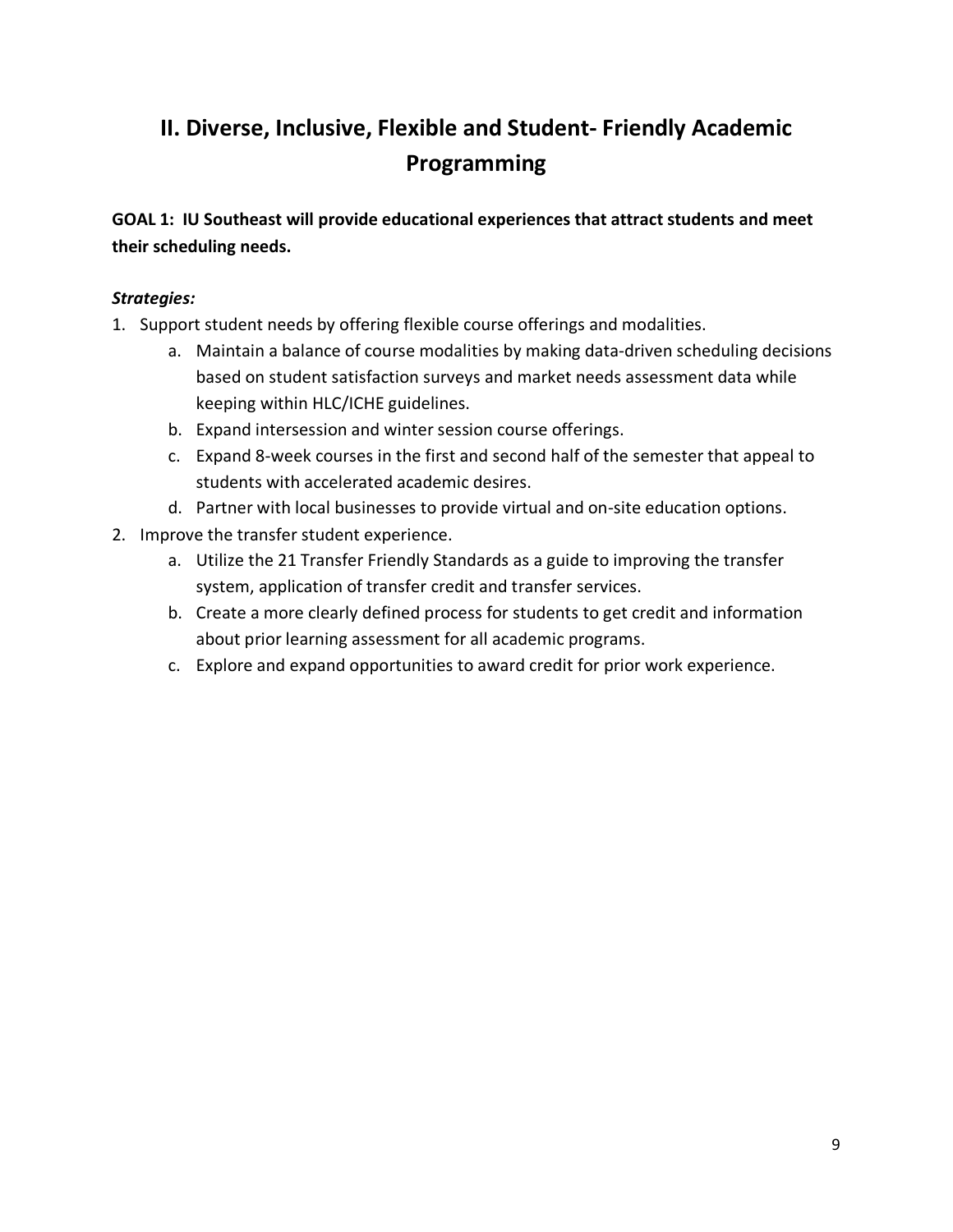**GOAL 2: IU Southeast will enhance the number of high-impact educational experiences (e.g., internships, service learning, research and study abroad) available to students.**

- 1. Provide faculty with training to successfully develop and implement high impact practices.
	- a. Provide training on different types of career and internship opportunities for faculty integration into curriculum and courses.
	- b. Provide training on best practices in service learning and career discovery and preparation learning in courses.
- 2. Provide high-impact education experiences through collaboration with community partners.
	- a. Create and market learning communities of two-to-three course clusters that build community and integrate curricular or learning experiences.
	- b. Expand internship and co-op opportunities to enhance the application of coursework in the professional setting.
	- c. Expand the number of faculty that integrate service learning into their coursework.
- 3. Provide high-impact education experiences through intentional, career-focused programming.
	- a. Expand one-credit career classes in majors that can support it.
	- b. Deliver career-educational guidance in each academic program as early as feasible to optimize the student's ability to attain employment.
	- c. Increase the outreach and engagement of the university Career Development Center to students.
- 4. Increase opportunities for students to work collaboratively with faculty to develop research and creative projects.
	- a. Expand the number of programs that provide career experiences, research or creativity projects as a part of the curriculum.
	- b. Increase opportunities for students to have virtual and in-person off-campus experiences that enhance learning outcomes, build knowledge, and advance career outcomes or decidedness.
	- c. Expand the number of programs and students that participate in the IU Research and Creativity Conference.
- 5. Provide high-impact educational experiences through increased alumni engagement in mentoring and instruction.
	- a. Increase alumni connections within the classroom.
	- b. Diversify the current mentoring program by including alumni mentors.
	- c. Host more academic program-specific alumni speaking events.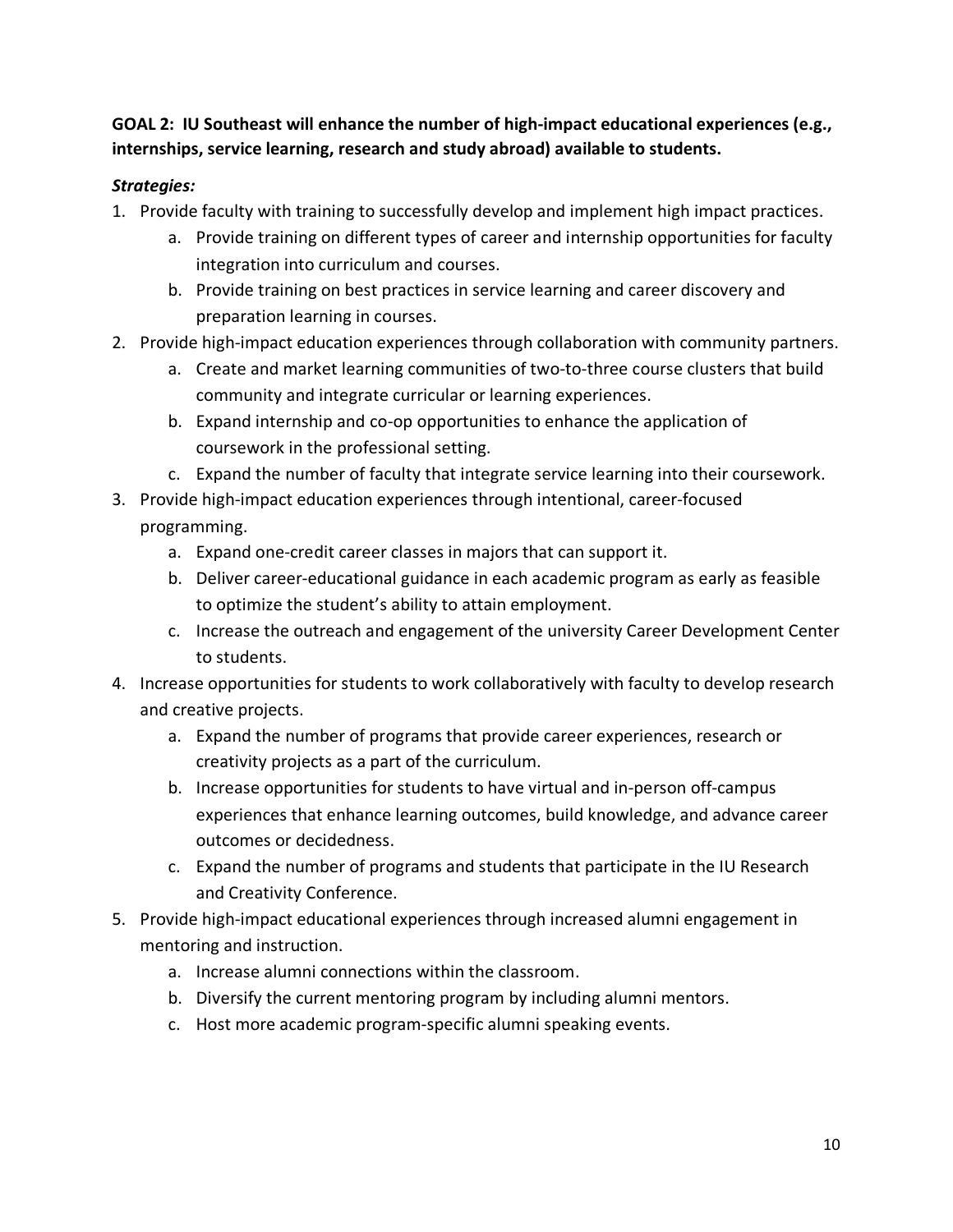**GOAL 3: IU Southeast will grow its educational offerings in response to ongoing market demands.** 

#### *Strategies:*

- 1. Increase student work-ready skill sets to advance their career opportunities.
	- a. Analyze and continually stay informed on specific market demands for majors.
	- b. Continually evaluate the feasibility of creating new undergraduate and graduate programs based on market demand and availability of resources needed to support new programs.
	- c. Create a campus digital badging program to increase the recognition of obtained certifications.
	- d. Explore new opportunities for collaborative degrees, interdisciplinary courses and concentration offerings while being attentive to faculty resources and revenue impact.
	- e. Explore feasibility of establishing more allied health degrees to meet market and community needs.

#### **GOAL 4: IU Southeast will continue the cultural growth of its campus community.**

- 1. Create an environment of cultural competence cultivating the ability to understand, communicate with and effectively interact with people across cultures.
	- a. Provide continued diversity, equity and inclusion (DEI) education to faculty and staff members.
	- b. Create a DEI guest speaker series focused on faculty, staff and student matters.
- 2. Support the cultural growth of students.
	- a. Adopt an inclusive pedagogy framework, which focuses on universal design, engaging students in active learning and fostering a growth mindset.
	- b. Monitor and enhance the use of Multicultural Center on campus as a place of belonging on campus
	- c. Continue to assist underrepresented students' building of clubs and events to enhance sense of belongingness, shared mentorship and pride of place.
- 3. Expand the diverse makeup of the campus community.
	- a. Create and execute a hiring plan to increase the diversity of staff and faculty.
	- b. Establish collaboration between the Office of Equity and Diversity and the Office of Human Resources to create employment feeder programs with Historically Black Colleges and Universities (HBCU), Hispanic Serving Institutions and non-HBCUs with high percentages of minority graduates.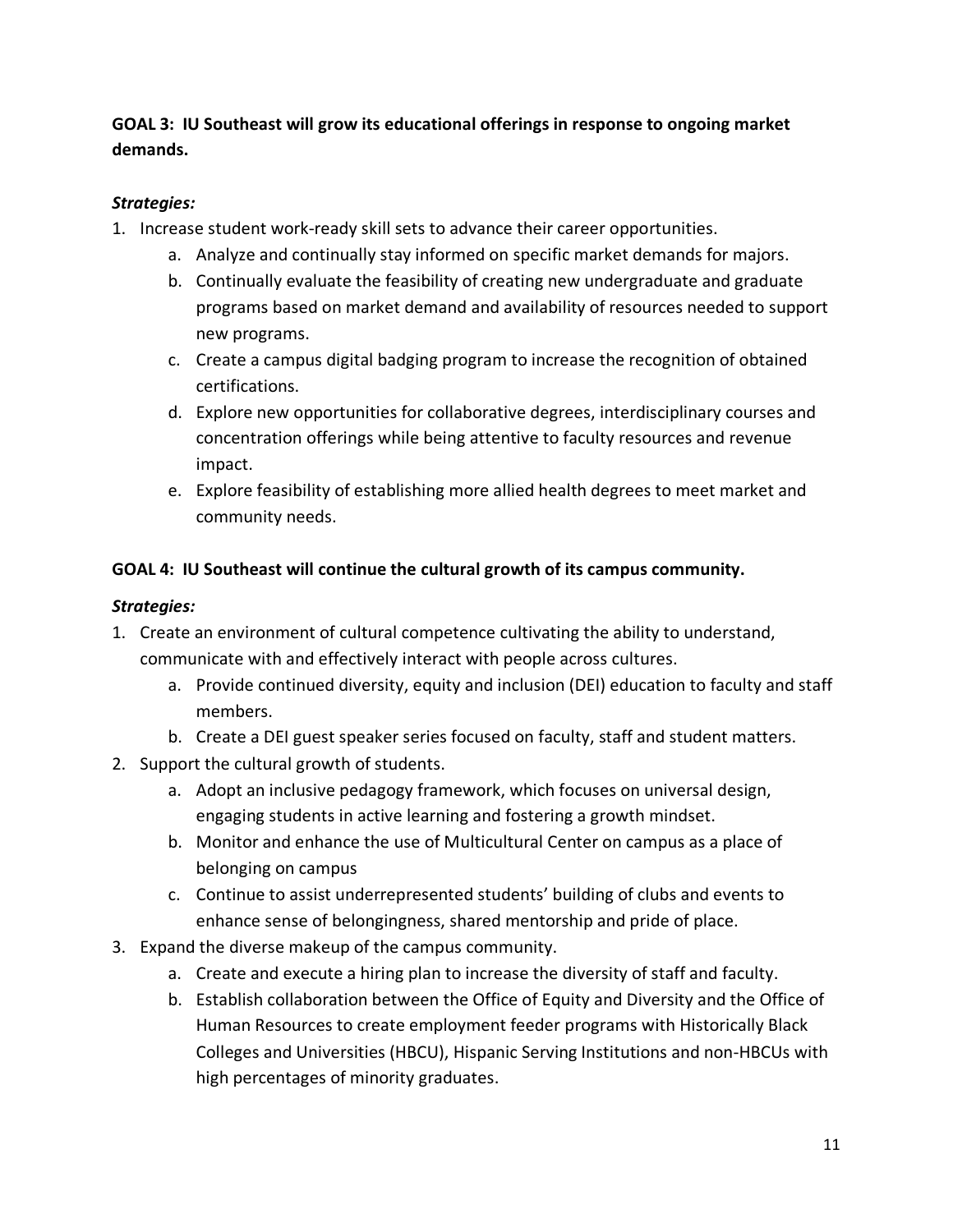## **III. Student Success and Retention**

## **GOAL 1. IU Southeast will establish retention goals for the campus and each academic school.**

#### *Strategies:*

- 1. Establish fall-to-spring retention goals for first-year students and transfers based on studies of our peer institutions and other IU regional campuses.
- 2. Establish fall-to-fall retention goals for first-year students and transfers based on studies of our peer institutions and other IU regional campuses.
- 3. Establish school-level retention goals based on campus-wide goals.

## **GOAL 2. IU Southeast will improve availability and visibility of high-impact practices to all students to increase retention.**

- 1. Increase availability of internship and other experiential opportunities to all students, particularly at-risk students.
	- a. Lower internship credit hour requirements to be in-line with regional universities.
	- b. Increase availability of zero credit hour internship opportunities.
	- c. Seek new resources to fund these opportunities.
- 2. Increase visibility of internship and other experiential learning opportunities to all students.
	- a. Disseminate and document experiential opportunities that exist within individual programs on social media and the website.
	- b. Integrate Career Development Center support to programs offering experiences through capstone classes, service hours and practicum hours.
	- c. Ensure students are exposed to experiential learning in all degree programs through modalities that work for each program structure and hours requirements.
- 3. Increase availability of mentorship opportunities.
	- a. Develop short term mentoring through the Career Development Center.
	- b. Facilitate digital mentoring to allow students and mentors to increase interaction.
	- c. Begin a '2 plus 2' mentoring program- first two years with campus mentors and second two years with community or employer mentors.
	- d. Conduct several Collegiate Summer Institutes for all students who wish to attend, targeting at-risk students but ensuring they do not have to self-identify as part of an at-risk group.
	- e. Expand student mentoring by implementing suggestions from the Crimson Ribbon Panel (e.g., broadening success coaching and increasing basic study skills).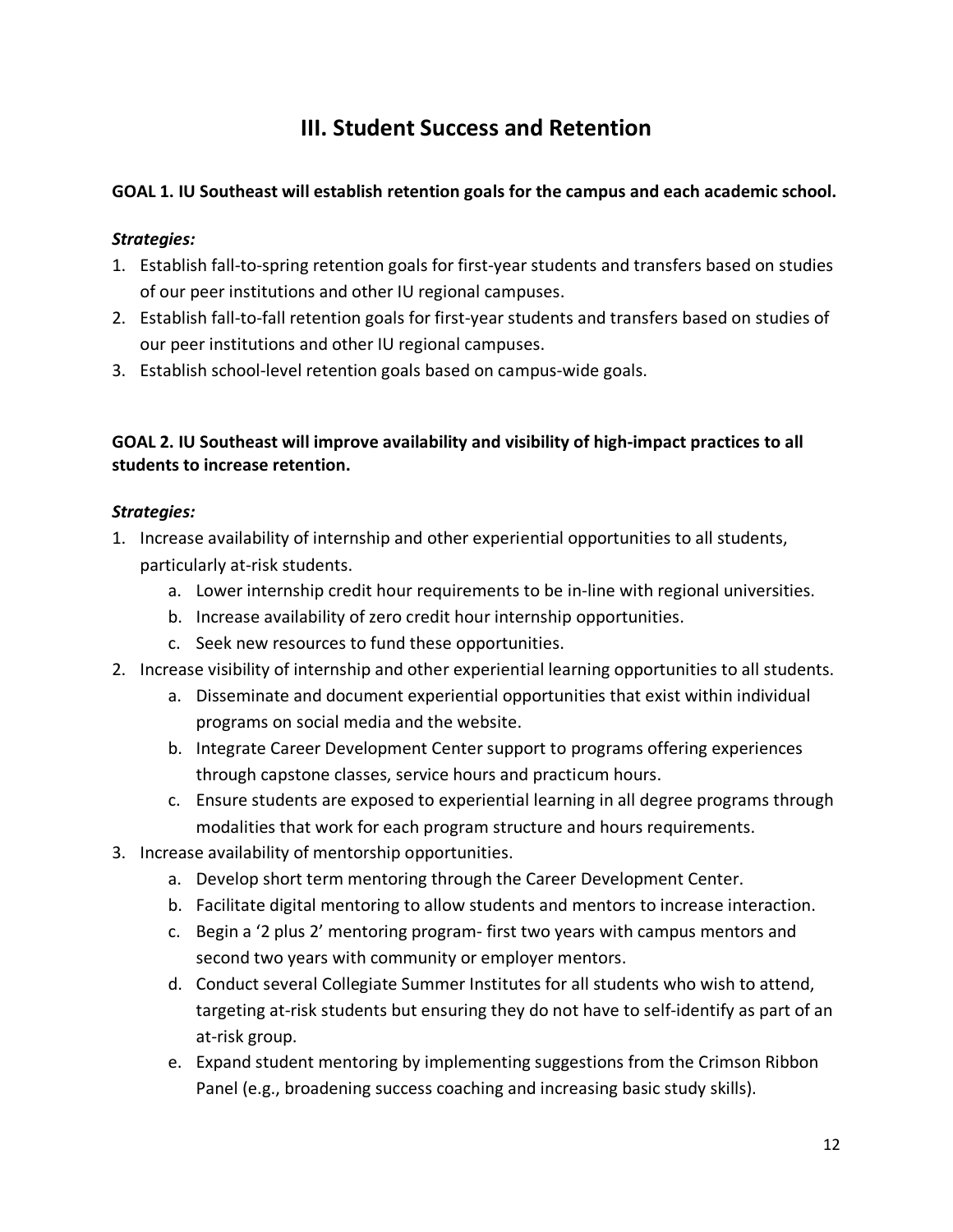**GOAL 3. IU Southeast will provide resources for students, faculty and staff that support the campus mission and increase student persistence.**

## *Strategies:*

- 1. Provide resources for students that increase student persistence.
	- a. Collect data from students, staff and faculty regarding need for and use of persistence-related resources, including personal counseling, advising, tutoring and other student success initiatives.
	- b. Use IU Southeast social media, classrooms, email and other internal marketing to spread information about the resources available to students, faculty and staff at IU Southeast.
	- c. Create resources that are not currently in existence or expand resources needed by the students to increase persistence based on data from students, faculty and staff who work closely with students.

## **GOAL 4. IU Southeast will use high-impact practices (HIPs) and resources to promote equity in student retention, academic success and degree completion.**

- 1. Decrease gaps in HIPs among academic programs and resource utilization between subgroups (e.g., first generation college students, underrepresented minority students and early career students), paying particular attention to groups with lower rates of persistence.
	- a. Collect and analyze data to compare utilization rates of HIPs and resources among subgroups.
	- b. Develop mechanisms to enhance utilization of HIPs and resources among subgroups.
	- c. Expand integration of HIPs into academic programs.
	- d. Continue and expand a coaching model of advising that promotes usage of resources and best practices for student success, retention and persistence.
	- e. Develop curricular and co-curricular programming for subgroups of students with historically lower rates of persistence.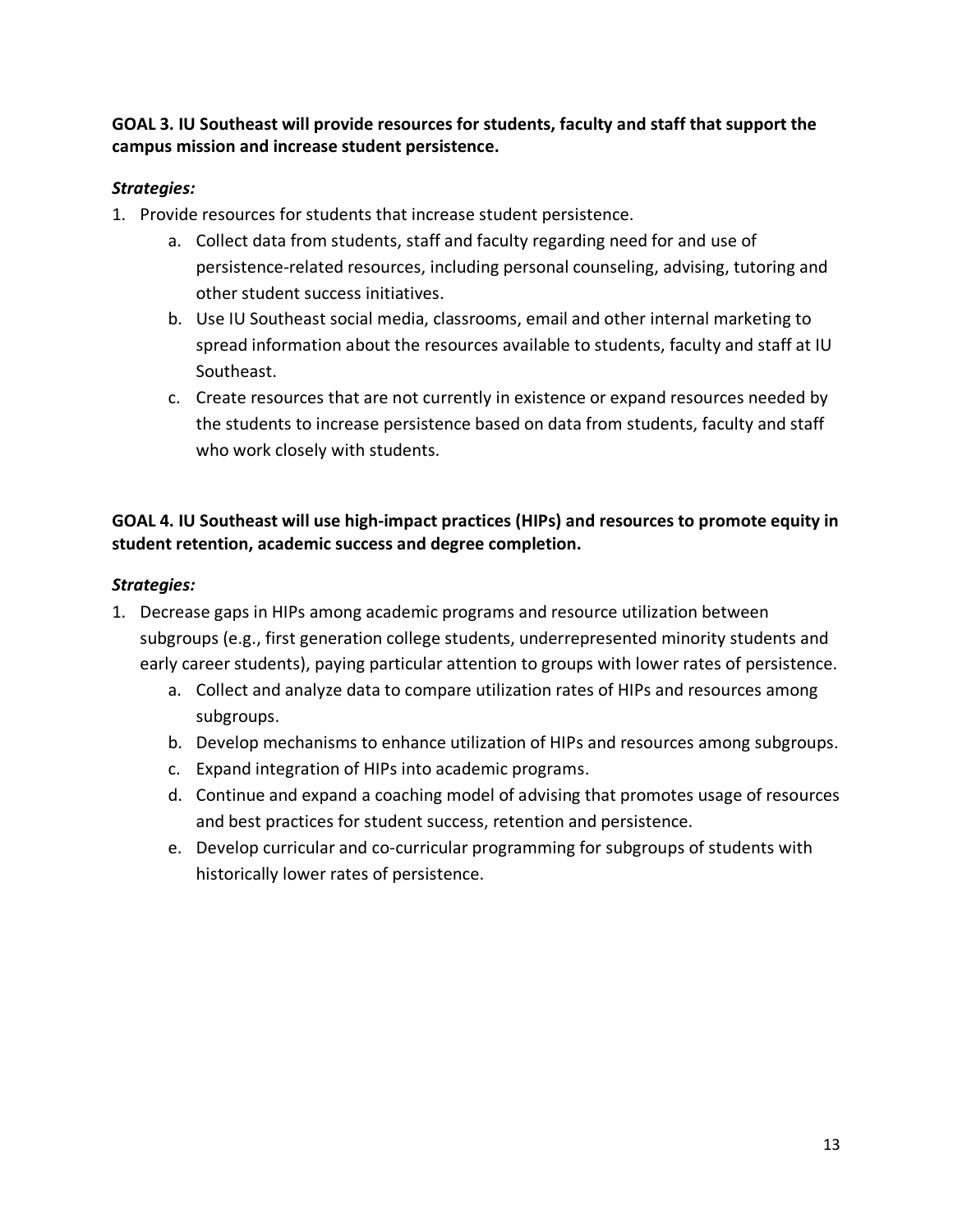## **GOAL 5. IU Southeast will enhance engaging online and classroom experiences to build student belonging and learning.**

#### *Strategies:*

- 1. Encourage discussion and group-based learning to increase learning, build belonging and student self-efficacy.
- 2. Incorporate flexible learning opportunities for students to gain skills and knowledge through community partnerships.
- 3. Encourage events and classroom experiences that increase student interactions and discussions with faculty.

## **GOAL 6. IU Southeast will enhance the enrolled student experience to increase retention and build school affinity.**

- 1. Enhance pride of place on campus by increasing student engagement in Campus Life.
- 2. Improve the quality of student life and services to support student completion.
	- a. Continue to evaluate and identify programs to improve student wellness.
	- b. Expand intramural opportunities to enhance the co-curricular experience.
	- c. Enhance and increase the promotion of student organizations and leadership opportunities.
- 3. Create a comprehensive co-curricular programming model that includes social, educational, recreational, health and wellness opportunities.
	- a. Seek partnerships across campus to create and promote co-curricular opportunities.
- 4. Develop a system to survey students to better understand their interests and needs related to student services.
- 5. Collaborate with alumni affairs to develop a comprehensive plan to build school affinity with current students.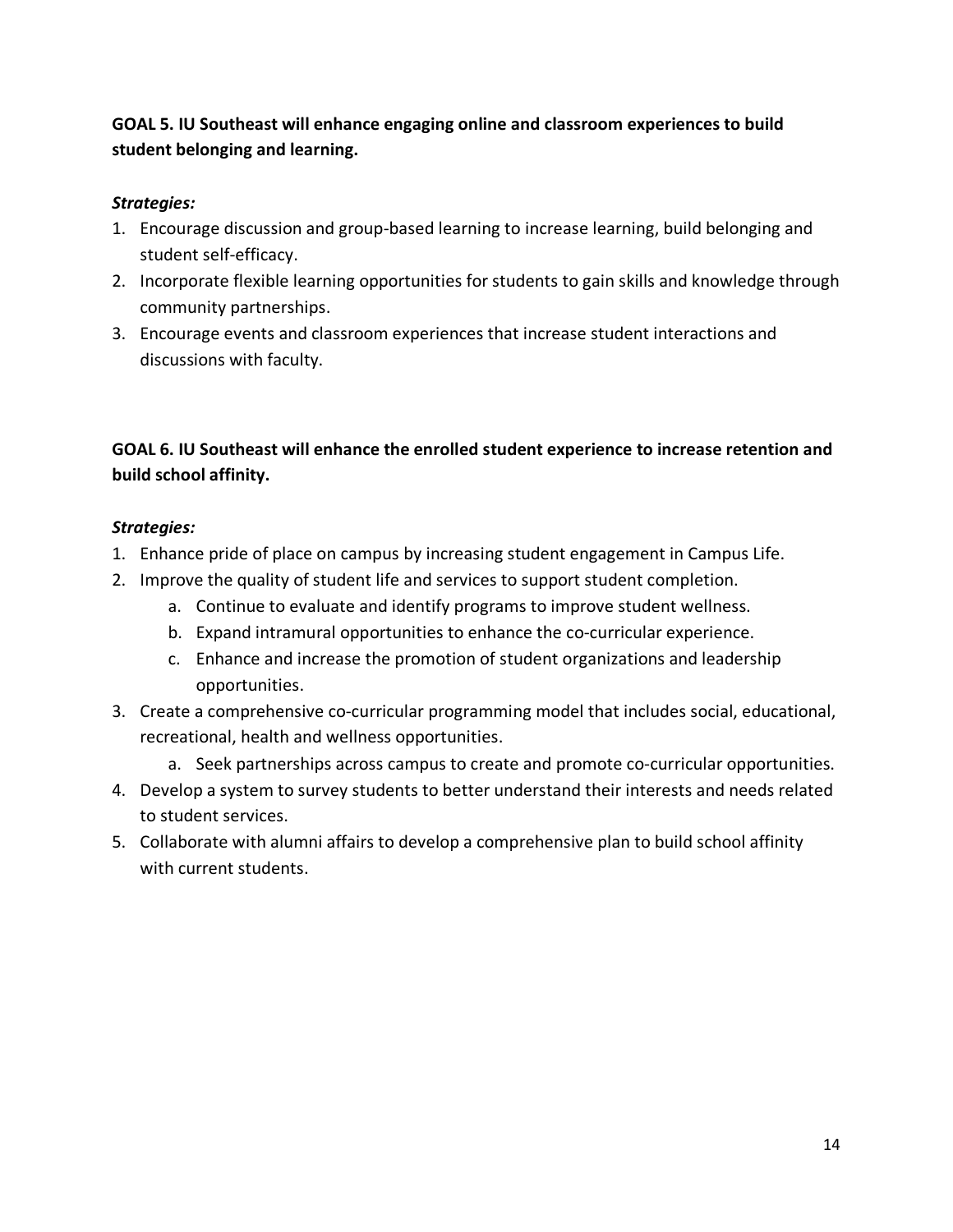## **IV. Continuous Improvement, Data-Informed Planning and Assessment**

## **GOAL 1. IU Southeast will use data to inform decisions and enhance continuous improvement.**

- 1. Incorporate the assessment process to guide curriculum development and revisions and to enhance student learning.
	- a. Review and revise assessment procedures to ensure best practices are used for courses, programs and campus review.
	- b. Develop a process for normalizing the sharing of assessment between programs and units.
- 2. Encourage faculty to use a feedback loop demonstrating course learning outcomes, achievement of learning outcomes and modifications made to enhance student achievement of learning outcomes.
	- a. Schools will develop common procedures for faculty annual reports that share faculty use of a feedback loop in learning outcome evaluation to better prepare them for Tenure and Promotion and to more fully integrate assessment into teaching improvement and reflection.
	- b. Develop and report school metrics to ascertain the degree to which faculty use the feedback loop.
	- c. OIE will develop a yearly summary denoting how programs and units (faculty and staff) on campus improved their teaching and delivery of services based on assessment.
- 3. Develop school-level and unit-level strategic plans and align with campus strategic plan.
	- a. Create committees in each school and unit to develop amended or revised strategic plans to ensure alignment with the campus strategic plan.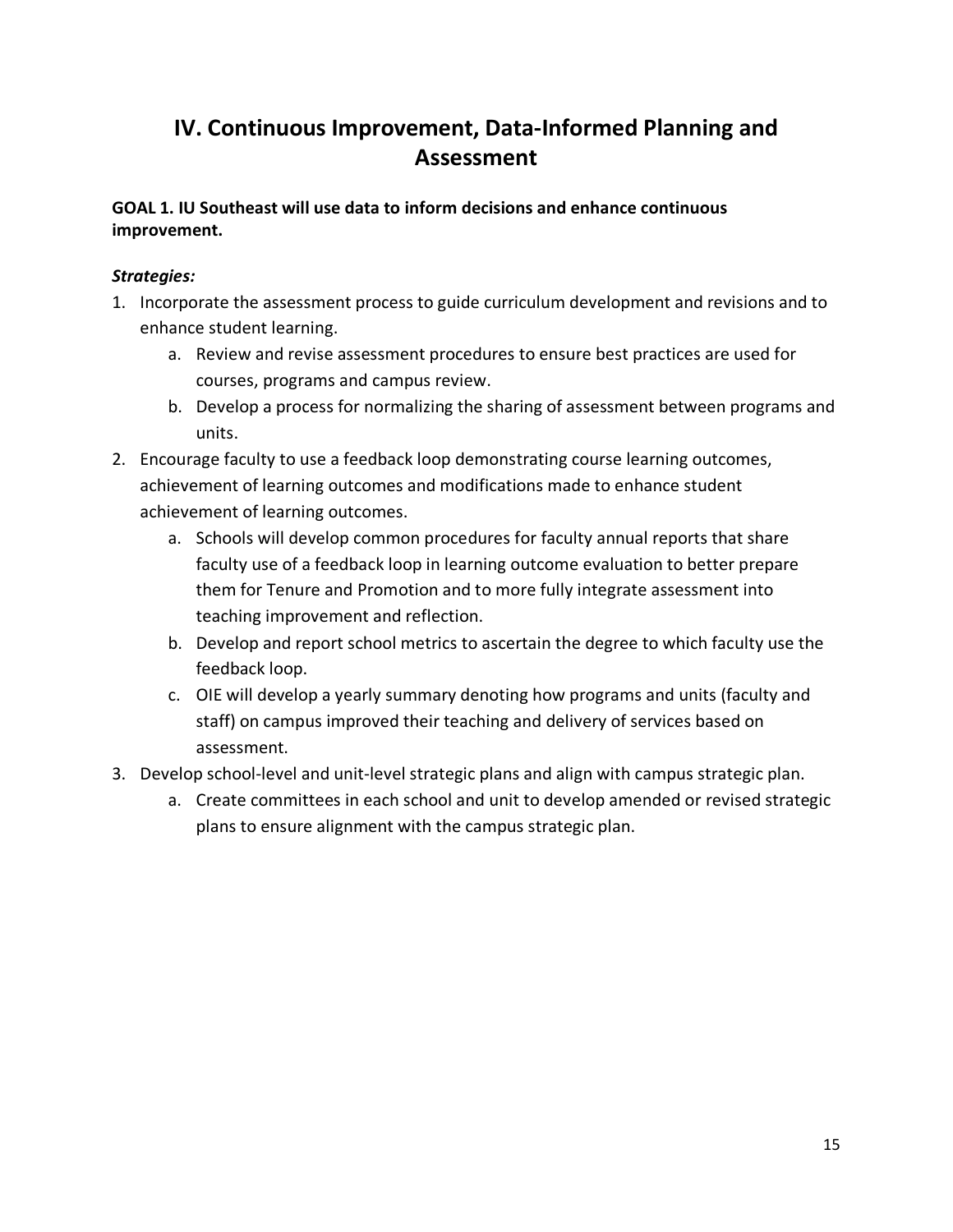- 4. Implement and assess the 2021-2026 strategic plan.
	- a. Develop an implementation team to advance the 2021-2026 strategic plan.
	- b. Develop measureable outcomes for the goals and strategies within the strategic plan.
	- c. Assign stakeholders to the goals and strategies to advance the strategic plan.
	- d. Identify persons, units and programs who maintain data records needed for assessing strategic plan.
	- e. Create a cross-campus committee responsible for compiling and inserting data into 3-year and final assessments.
	- f. Disseminate report documenting progress towards achievement of goals, strategies, activities and outcomes at 3-year and final strategic plan assessment.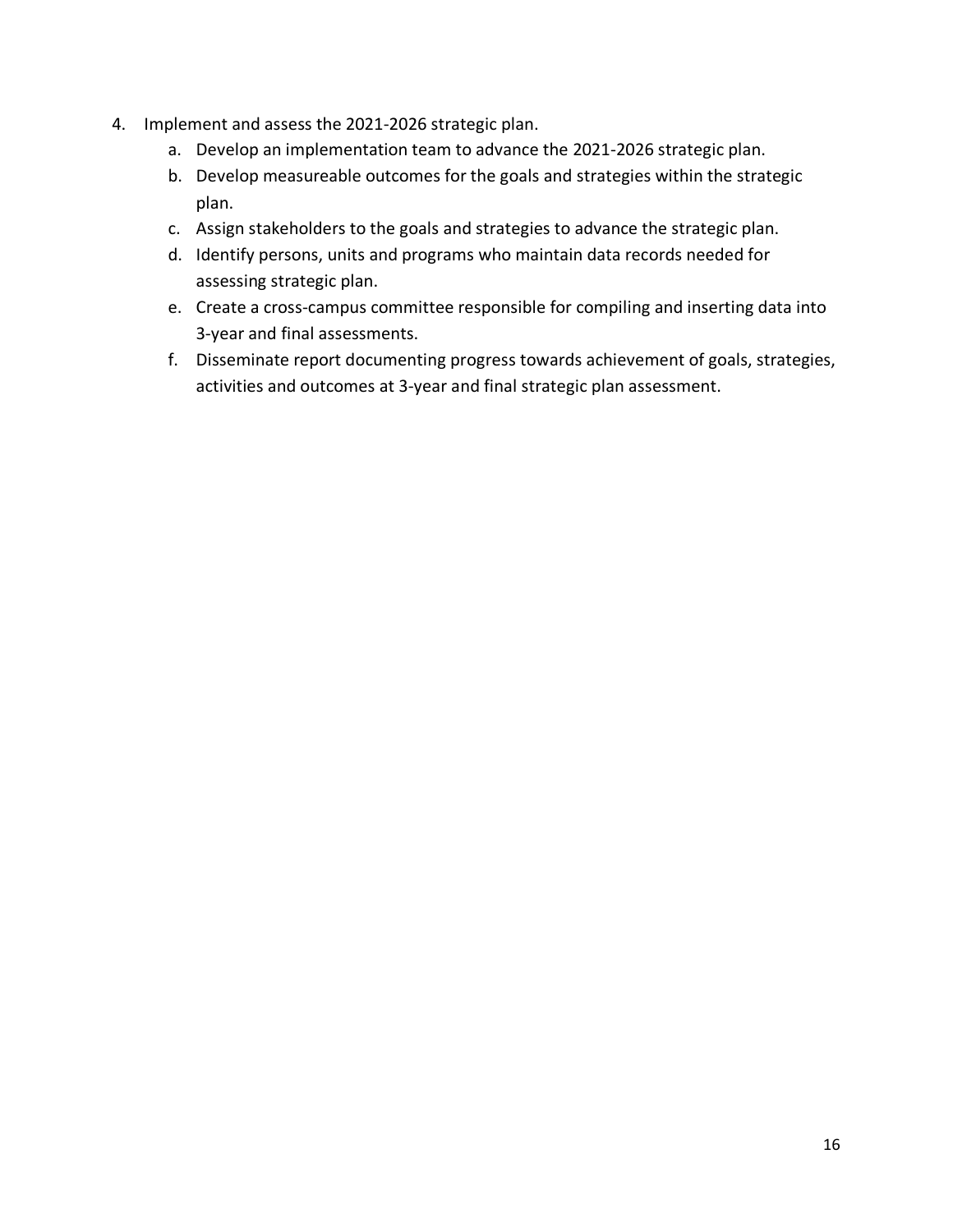## **GOAL 2. IU Southeast will improve the culture of assessment in academic, co-curricular and administrative activities.**

## *Strategies:*

1. Conduct annual assessment day for co-curricular and academic programs to promote best practices in assessment.

- a. Utilize annual assessment reports to identify program needs and focus for annual assessment day.
- b. Integrate assessment committees (co-curricular and academic) into planning process for assessment days.
- c. Update faculty and staff on revisions to assessment process at annual assessment day.
- d. Invite and encourage assessment award winners to present best practices at annual assessment day.
- e. Identify innovative assessment practices and recruit experts to present at annual assessment day.

2. The Institute for Learning & Teaching Excellence (ILTE) and Office of Institutional Effectiveness (OIE) will provide increased workshops and support for faculty development in assessment.

- a. Increase partnerships for ILTE and OIE and assessment committees to develop and deliver assessment workshops.
- b. Increase awareness of assessment workshops or conferences for professional development.
- 3. Integrate assessment in new employee orientation and for existing employee development.
	- a. Existing assessment committee, ILTE and OIE collaborate to develop a curriculum to promote positive assessment culture and share important practices.
	- b. Incorporate assessment into all new employee orientation.
- 4. Create assessment awards for academic programs, courses and co-curricular units to recognize best practices and fund assessment development opportunities for faculty and staff.
	- a. Continue assessment award for academic programs.
	- b. Create assessment award for courses.
	- c. Create assessment award for co-curricular and administrative units.
- 5. Provide opportunities for faculty and staff to share best practices in assessment.
	- a. Invite assessment award winners to present at workshops.
	- b. Create assessment-oriented presentations multiple times per semester.
	- c. Develop and facilitate events for best practices in assessment.
	- d. Highlight programs on biennial and triennial review, as well as co-curricular units who have advanced their assessment program on the OIE website.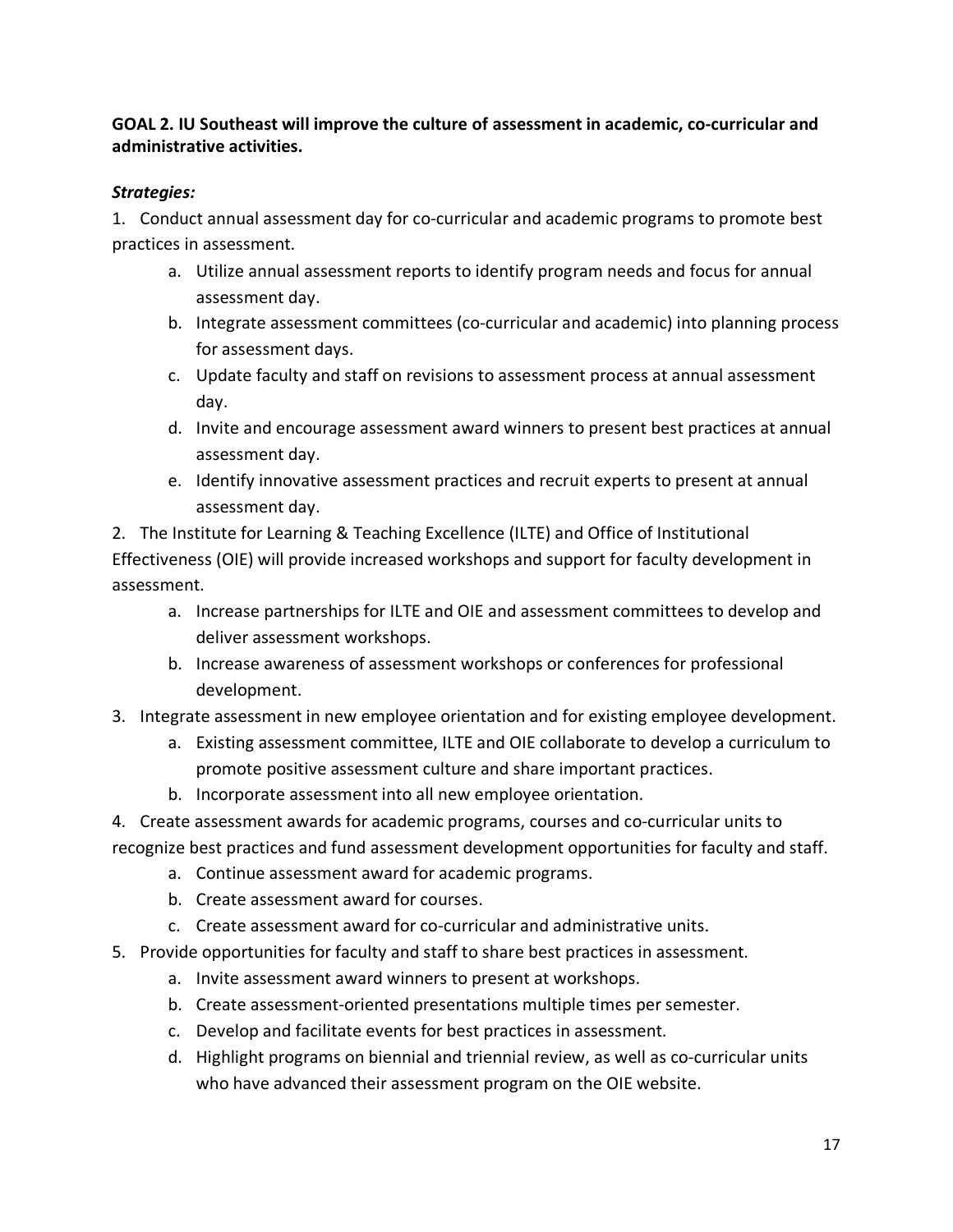## **GOAL 3. IU Southeast will structure assessment, data collection and dissemination to increase efficiency and decision-making.**

#### *Strategies:*

- 1. Expand co-curricular reporting system.
	- a. Create reporting calendar for co-curricular units to submit assessment reports.
	- b. Form a co-curricular assessment committee for the purposes of reviewing assessment plans and providing assistance to units in need.
- 2. Reduce the number of academic programs in annual assessment review.
	- a. Develop an assessment advancement schedule for all programs in annual review or biennial review.
	- b. Identify programs to receive assistance from assessment ambassadors or other personnel for the purpose of transitioning to biennial review.
	- c. Build a Faculty Learning Community to fast-track programs to improve their assessment review cycle.

3. Develop a guide to available resources and support for latest assessment, campus survey reports, retention, enrollment, budget and other campus data.

- a. Conduct additional workshops on using Canvas Outcomes tool for courses and program assessment.
- b. Promote the use of Qualtrics for program and co-curricular assessment.
- c. Develop Tableau views to assess relevant strategic plan metrics, school-level and program-level needs.
- d. Identify, obtain and disseminate reports and surveys conducted by external constituents.
- e. Create organizational contact charts regarding major data sources.
- f. Create data trees indicating information sharing pathways for reports and surveys.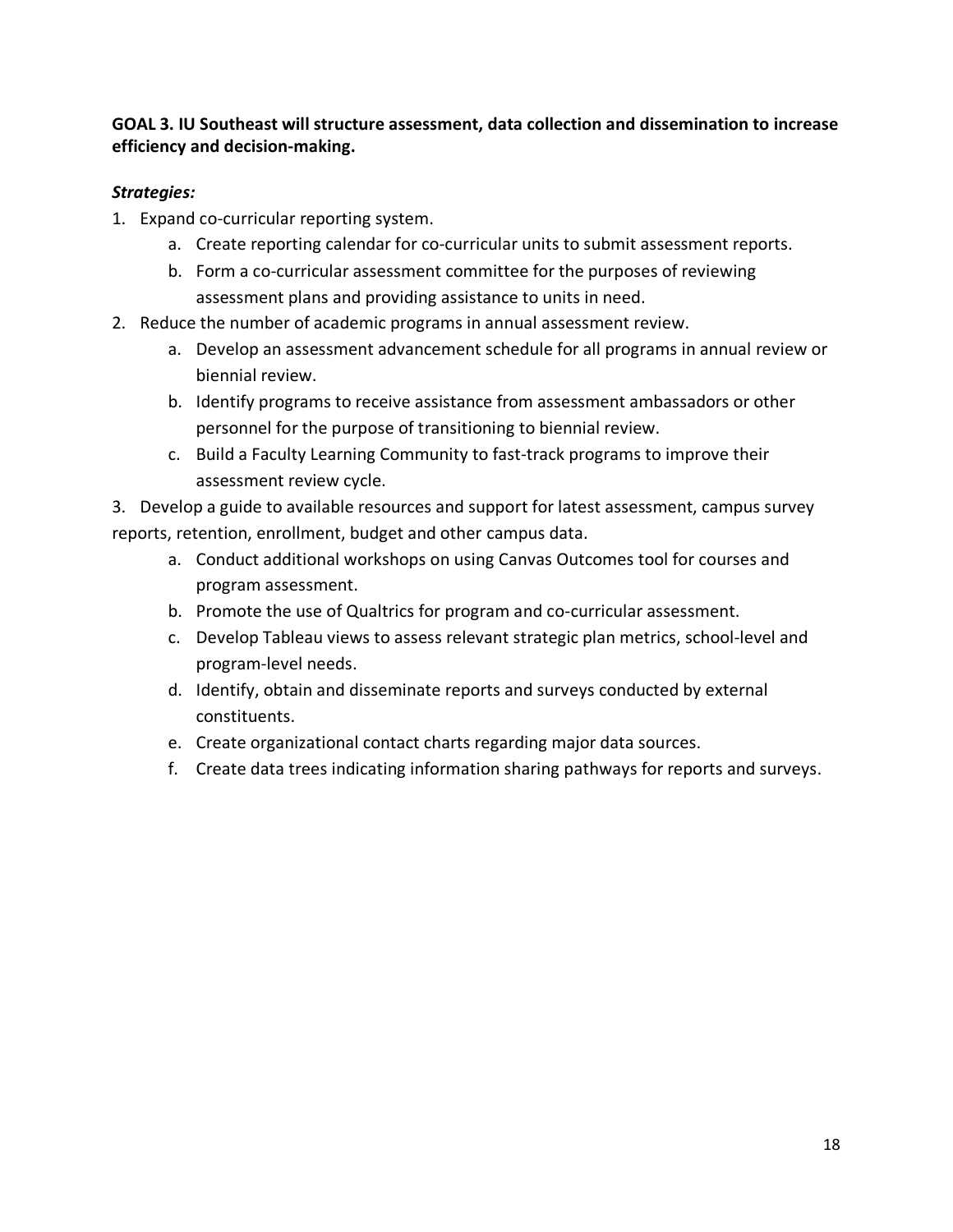## **V. Resource Preservation and Enhancement**

## **GOAL 1: IU Southeast will strategically allocate its** *financial* **resources to initiatives that further the campus mission.**

- 1. Manage campus resources in accordance with the Higher Learning Commission's standards for resource allocation, planning and institutional effectiveness.
	- a. Use data to reach informed decisions ensuring educational purposes are achieved and internal and external factors are anticipated and considered.
	- b. Continue a well-developed budgeting process that monitors finances and plans on the basis of current capacity and revenue and enrollment fluctuations.
	- c. Continue to link planning and budgeting processes to assessment of student learning and operational evaluations.
- 2. Allocate and realign funds to support programs and initiatives that recruit, retain and graduate students.
	- a. Utilize the entire scholarship process (from allocation of funds, awareness of opportunities and timely notification of awards) to strategically recruit and retain students.
	- b. Prioritize the allocation of new dollars and reallocation of current general fund dollars to scholarships and high-growth areas, in-demand academic programs and high-impact practices.
	- c. Increase the general fund budget for institutional financial aid for recruitment and retention purposes and to improve the alignment with regional campus peers.
	- d. Explore academic incentive grants to fund ideas generated by the IU Southeast community to support programs that improve diversity on campus.
	- e. Develop actionable plans for any underutilized or dormant accounts with the IU Foundation to bring them current.
- 3. Recognize and support revenue-generating programs that support lifelong learning while simultaneously utilizing our campus space to its fullest capacity.
	- a. Explore and utilize funding models that support revenue-generating initiatives.
	- b. Build and grow non-credit programming.
	- c. Create a summer camp experience for Prekindergarten through 12th Grade (P-12) students.
	- d. Secure business partnerships for student enrollment, use of campus space for corporate events and conferences and non-credit course offerings.
	- e. Develop a comprehensive plan to host events on campus that incorporates the Ogle Center, Housing and Conference & Catering with the goal of increasing the number of outside events on campus.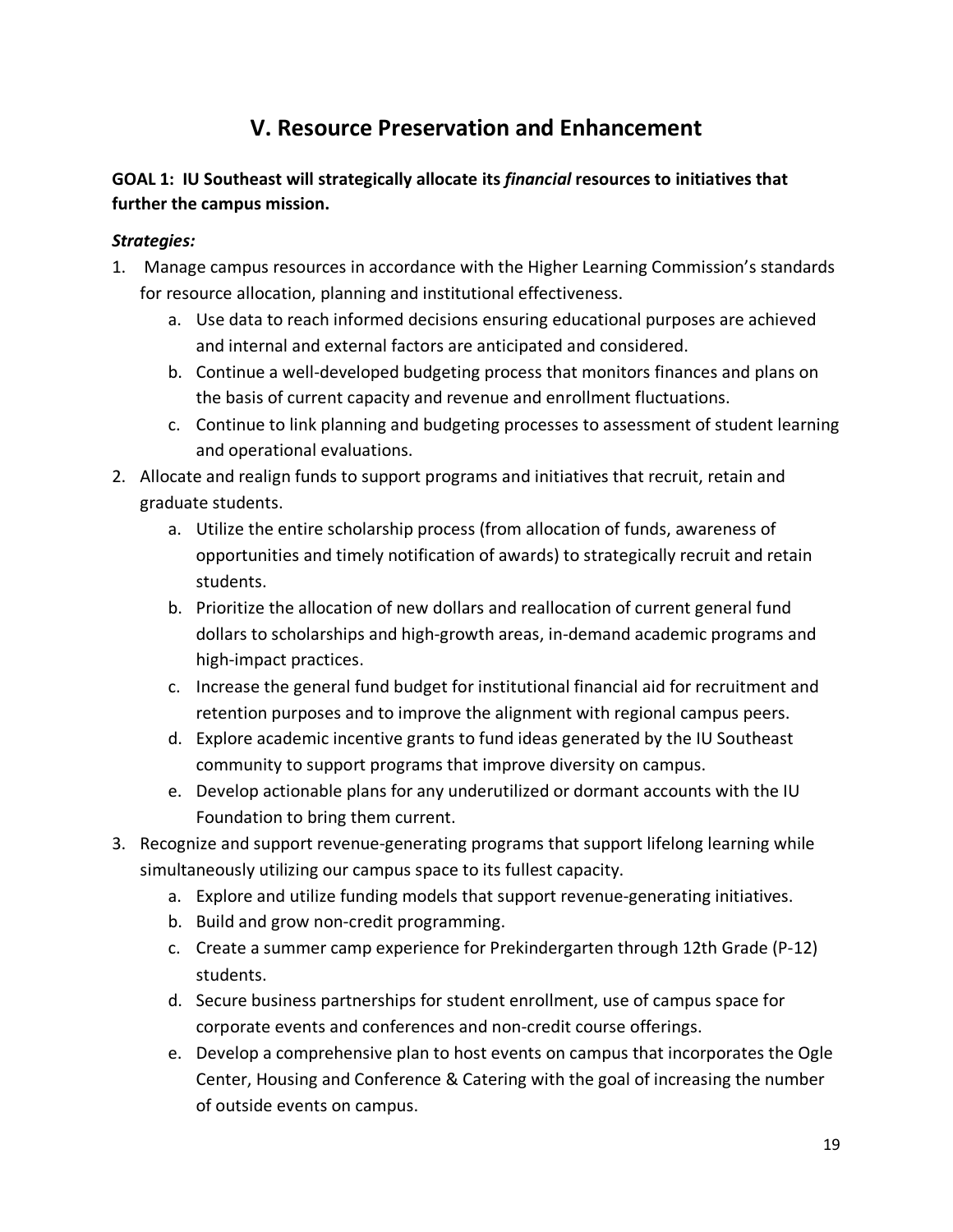- 4. Secure external funding to support key campus initiatives that recruit, retain, and graduate students.
	- a. Develop a long-term funding plan for athletics that combines internal funding with community support and donor funding to increase scholarships to our athletes and enhance its current teams.
	- b. Secure additional donations for renewable scholarships that can be offered to incoming students to target student retention and persistence, student experiential learning opportunities and study abroad.
- 5. Secure external funding to support faculty research and scholarly activities; academic schools, programs, and centers; mission-fulfillment initiatives; and institutional operating needs.
- 6. Establish fundraising priorities for the next University capital campaign.

## **GOAL 2: IU Southeast will fully utilize its** *physical* **resources to support initiatives that further the campus mission.**

- 1. Develop a strategic vision and plan for renovating and repurposing the first-floor stacks of the IU Southeast Library with an emphasis on creating new teaching and learning spaces consistent with the Library's academic mission and in collaboration with the Library faculty and staff.
- 2. Develop a plan to remodel classrooms that facilitate the use of best practices in teaching, instruction and learning.
- 3. Re-envision our campus to be more responsive and lively for community activity.
	- a. Host community events throughout the calendar year with an emphasis on revenuegenerating events to cover costs.
	- b. Expand homecoming weekend to include lectures, events and campus activities for alumni.
- 4. Increase daytime and weekend utilization of the Graduate Center for community events and programs.
- 5. Develop a process whereby the campus website is reviewed and updated on a regular basis.
- 6. Fully utilize athletic facilities and grounds by expanding Healthy IU offerings to include a disc golf course and an expanded intramurals program.
- 7. Create a strategic vision to improve highway visibility and recognition of the physical campus.
- 8. Complete a feasibility study to build a new recreation center or renovate current space on campus to house a fitness center, collaborative student space and after-hours activities.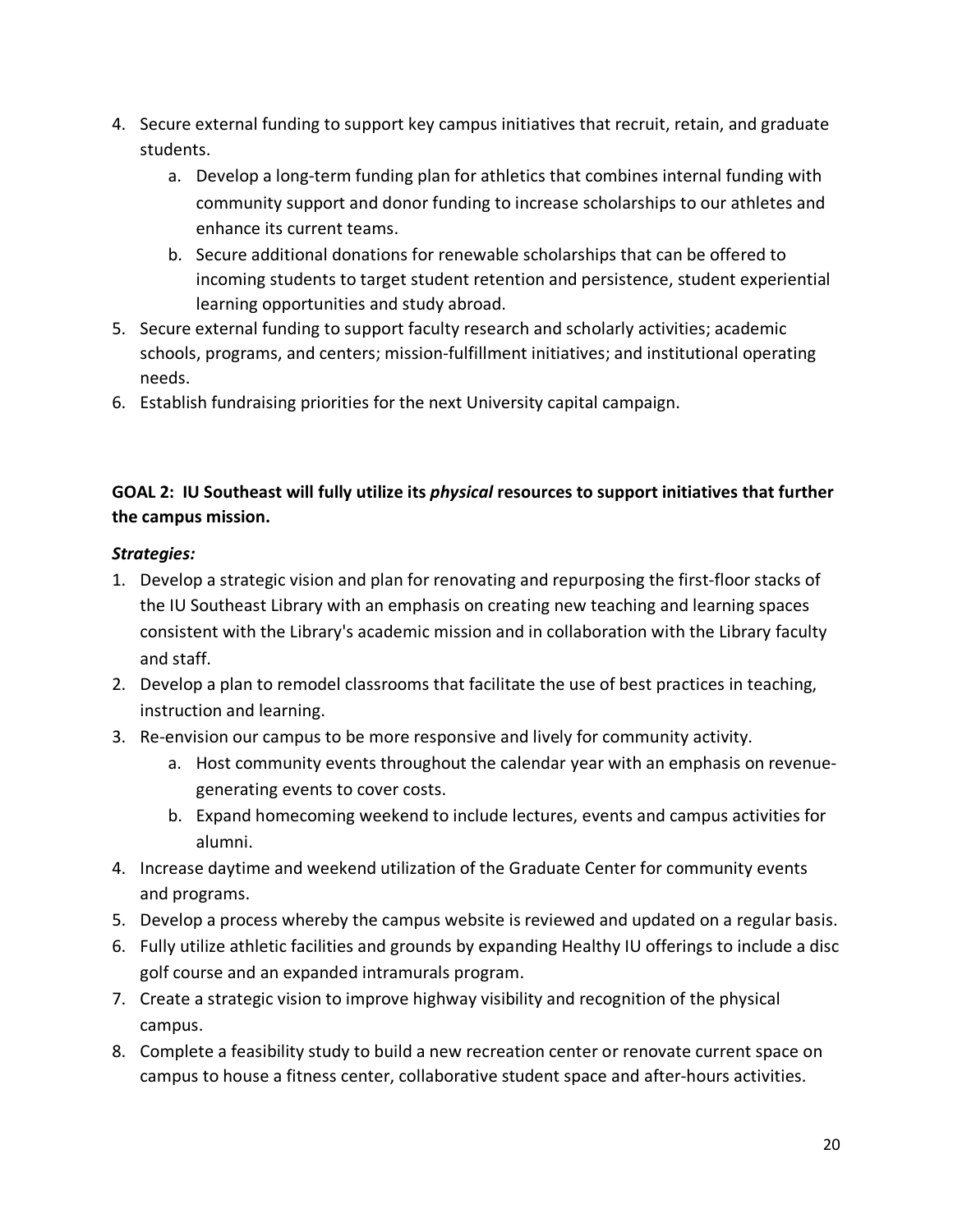## **GOAL 3: IU Southeast will fully utilize its** *natural* **resources to support initiatives that further campus and University sustainability initiatives.**

- 1. Expand sustainability stewardship, practices and preservation of natural resources.
	- a. Raise campus sustainability awareness by creating a dedicated webpage featuring academic programs, activities, events, projects, initiatives and clubs.
	- b. Collaborate with the IU Environmental Resilience Institute to create a sustainability awareness community engagement plan.
	- c. Develop a campus climate preparedness and resilience plan.
	- d. Reduce energy consumption and carbon footprint through establishing a campus greenhouse gas emission reduction plan, converting all parking lot and walkway lighting to LED and installing two dual port electric vehicle charging stations in the Central parking lot.
	- e. Increase local variety tree plantings and no mow zones.
	- f. Develop energy consumption carbon neutrality plan.
- 2. Obtain campus sustainability certifications.
	- a. Achieve a STARS (Sustainability Tracking, Assessment and Rating System) rating of "silver" by the Association for the Advancement of Sustainability in Higher Education (AASHE).
	- b. Achieve the Tree Campus Higher Education designation by the Arbor Day Foundation.